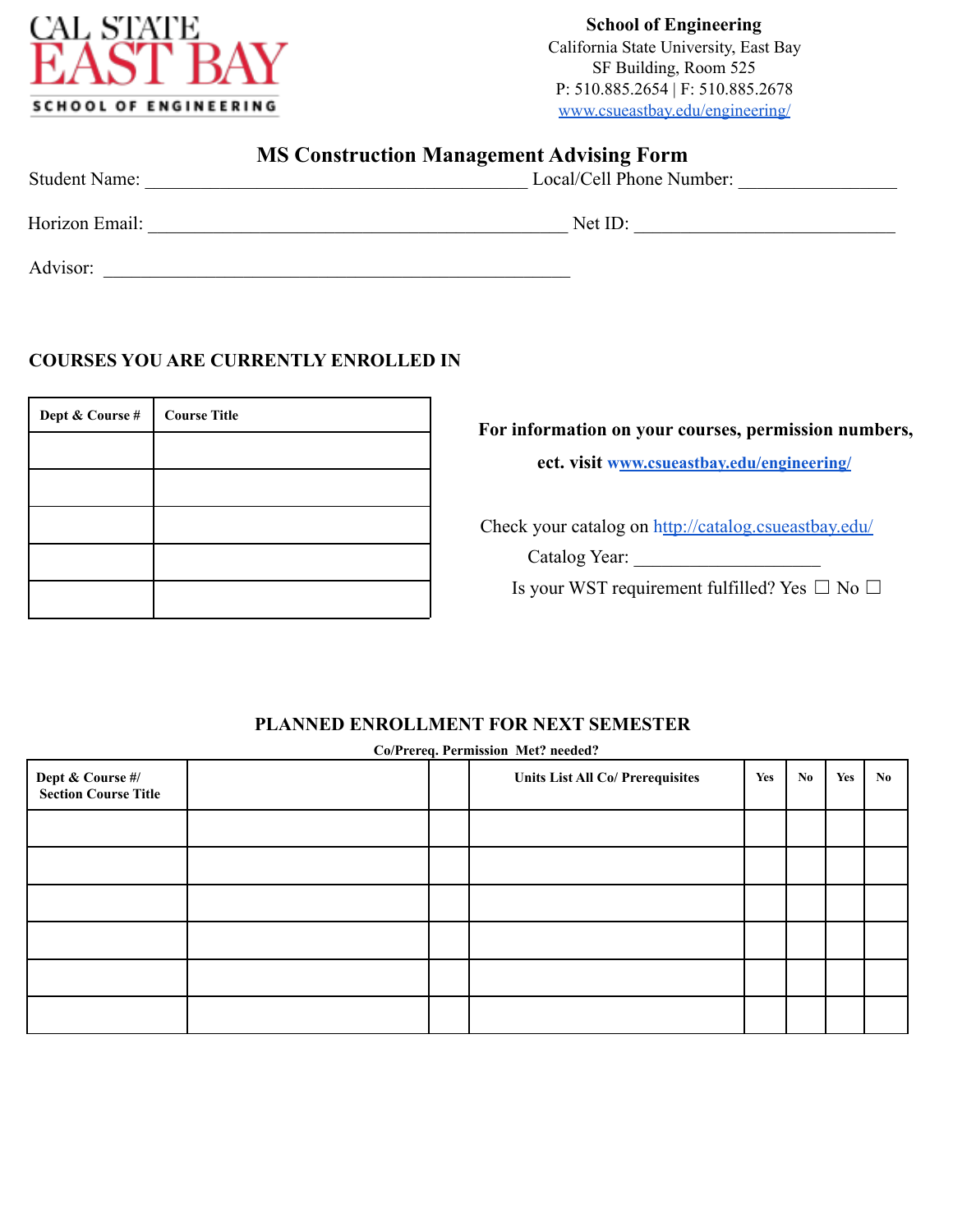| Notes:             |       |
|--------------------|-------|
|                    |       |
|                    |       |
| Advisor Signature: | Date: |

Student Signature: \_\_\_\_\_\_\_\_\_\_\_\_\_\_\_\_\_\_\_\_\_\_\_\_\_\_\_\_\_\_\_\_\_\_\_ Date: \_\_\_\_\_\_\_\_\_\_\_\_\_\_\_\_\_\_\_\_\_\_\_\_\_\_

# **2021-2022 Catalog for MS Construction Management**

| <b>Course Number</b> |                                                                                                                                                                                                                                                           | <b>Title</b>                                                                     | <b>Prerequisite</b>                    | V |  |
|----------------------|-----------------------------------------------------------------------------------------------------------------------------------------------------------------------------------------------------------------------------------------------------------|----------------------------------------------------------------------------------|----------------------------------------|---|--|
| Semester             | Quarter                                                                                                                                                                                                                                                   | <b>Core Courses 27 units</b>                                                     |                                        |   |  |
| <b>CMGT 610</b>      | <b>CMGT</b><br>6100                                                                                                                                                                                                                                       | <b>BIM and Advanced Technologies</b>                                             | Admission to M.S. C.M. program         |   |  |
| <b>CMGT 620</b>      |                                                                                                                                                                                                                                                           | Legal Issues in Construction Management                                          | Admission to M.S. C.M. program         |   |  |
| <b>CMGT 630</b>      |                                                                                                                                                                                                                                                           | Environmental Issues & Sustainable Const                                         | Admission to M.S. C.M. program         |   |  |
| <b>CMGT 640</b>      |                                                                                                                                                                                                                                                           | Cost Estimating for Const Management                                             | Admission to M.S. C.M. program         |   |  |
| <b>CMGT 650</b>      |                                                                                                                                                                                                                                                           | Const Project Mgmt, Planning, & Scheduling                                       | Admission to M.S. C.M. program         |   |  |
| <b>CMGT 660</b>      |                                                                                                                                                                                                                                                           | Cost Acct, Control & Reporting in Const                                          | Admission to M.S. C.M. program         |   |  |
| <b>CMGT 670</b>      | <b>CMGT</b><br>6700                                                                                                                                                                                                                                       |                                                                                  | Admission to M.S. C.M. program         |   |  |
| <b>CMGT 680</b>      |                                                                                                                                                                                                                                                           | Construction Safety and Health                                                   | Admission to M.S. C.M. program         |   |  |
| CMGT <sub>8</sub>    |                                                                                                                                                                                                                                                           | Special Topics in Construction Management                                        | Admission to M.S. C.M. program         |   |  |
|                      |                                                                                                                                                                                                                                                           | <b>Elective Courses 6 units</b>                                                  |                                        |   |  |
|                      | Students completing the capstone must take 6 elective units. Those who elect to take the comprehensive exam need to take<br>an additional third elective (a total of 9 elective units) with the comprehensive exam to satisfy the graduation requirement. |                                                                                  |                                        |   |  |
|                      |                                                                                                                                                                                                                                                           | Electives can be chosen from other graduate programs with departmental approval. |                                        |   |  |
| <b>CMGT 697</b>      | <b>CMGT</b><br>6999                                                                                                                                                                                                                                       | <b>Issues in Construction Management</b>                                         | Department consent                     |   |  |
| CMGT 690             | <b>CMGT</b><br>6900                                                                                                                                                                                                                                       | Independent Study                                                                | Department consent and minimum 3.0 GPA |   |  |
| <b>CMGT 675</b>      |                                                                                                                                                                                                                                                           | Temporary Structures in Construction                                             | Admission to M.S. C.M. program         |   |  |
| <b>CMGT 685</b>      |                                                                                                                                                                                                                                                           | Special Topics in Construction<br>Management/ RFP                                | Second time as elective                |   |  |